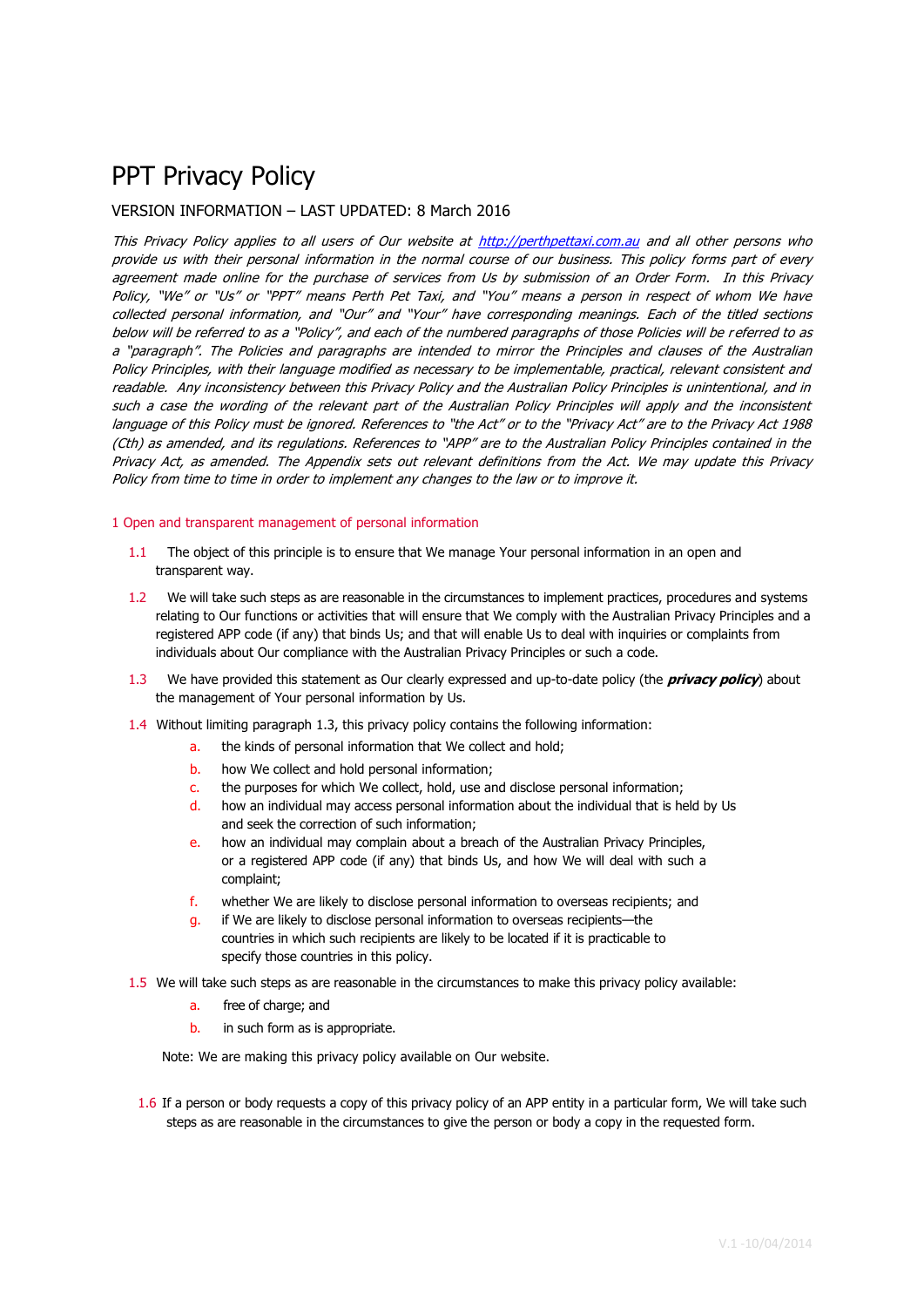#### 2 Anonymity and pseudonymity

- 2.1 In our dealings with individuals, they will have the option of not identifying themselves, or of using a pseudonym, when dealing with Us in relation to a particular matter, except where paragraph 2.1 applies.
- 2.2 Paragraph 2.1 does not apply where:
	- a. We are required or authorised by or under an Australian law, or a court/ tribunal order, to deal only with individuals who have identified themselves; or
	- b. it is impracticable for Us to deal with individuals who have not identified themselves or who have used a pseudonym, in relation to the relevant matter.

#### 3 Collection of solicited personal information

- 3.1 This part of the privacy policy relates to the collection of solicited personal information.
- 3.2 If at any time We meet the definition of an "organisation" under the Privacy Act 1988, We will not collect personal information (other than sensitive information) unless the information is reasonably necessary for one or more of Our functions or activities.
- 3.3 We will not collect sensitive information about an individual unless:
	- a. the individual consents to the collection of the information and, if we are an organisation—the information is reasonably necessary for one or more of Our functions or activities; or
	- b. paragraph 3.4 applies in relation to the information.
- 3.4 This paragraph applies in relation to sensitive information about an individual if:
	- a. the collection of the information is required or authorised by or under an Australian law or a court/tribunal order; or
	- b. a permitted general situation exists in relation to the collection of the information by Us; or
	- c. We are an organisation as defined by the Privacy Act and a permitted health situation exists in relation to the collection of the information by Us.
- 3.5 We will collect personal information only by lawful and fair means.
- 3.6 We will collect personal information about an individual only from the individual. Where We are expressly authorised by the individual to collect personal information from another source, but can collect the same information from the individual, we will use Our reasonable endeavours to obtain that information from the individual first and will resort to the third party only if we are unable to do so within a reasonable time frame having regard to the circumstances.
- 3.7 This Policy No.3 applies to the collection of personal information that is solicited by Us. For online payments, this information includes the purchaser payment data. As payments to us are processed via Your bank and Our bank, or by an online payment services provider such as PayPal, We do not normally see or collect detailed payment data other than what is presented on Our bank or other service provider statements.

#### 4 Dealing with unsolicited personal information

4.1 If:

- a. We receive personal information; and
- b. We did not solicit the information;
- We must, within a reasonable period after receiving the information, determine whether or not We could have collected the information under policy No.3 if We had solicited the information.

4.2 We may use or disclose the personal information for the purposes of making the determination under paragraph 4.1.

4.3 If:

- a. We determine that We could not have collected the personal information; and
- b. the information is not contained in a Commonwealth record; We must, as soon as practicable but only if it is lawful and reasonable to do so, destroy the information or ensure that the information is de-identified.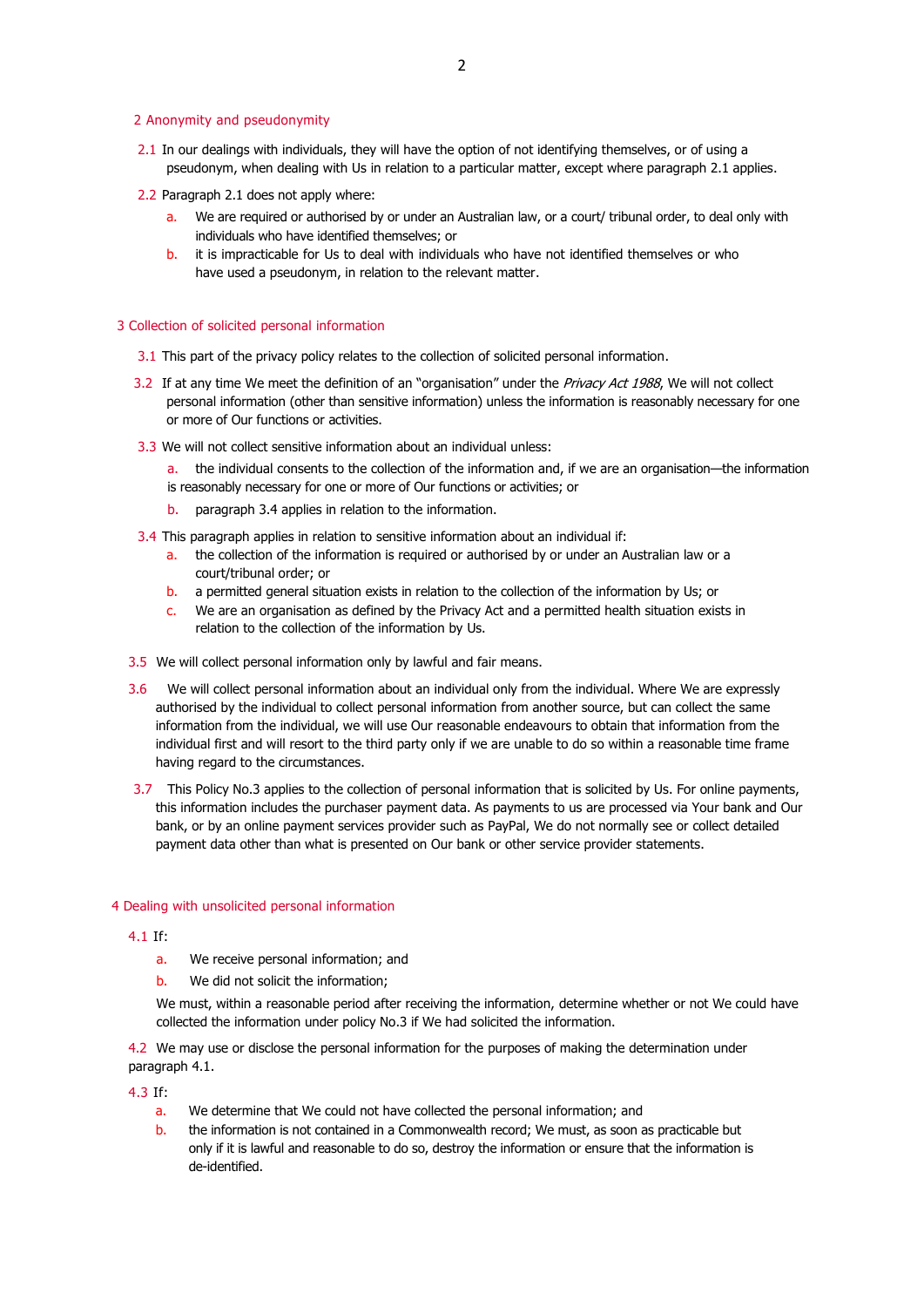4.4 If paragraph 4.3 does not apply in relation to the personal information, Policies 5 to 13 will apply in relation to the information as if We had collected the information under Policy 3.

## 5 Notification of the collection of personal information

5.1 At or before the time or, if that is not practicable, as soon as practicable after, We collect personal information about an individual, We will take such steps (if any) as are reasonable in the circumstances:

- a. to notify the individual of such matters referred to in paragraph 5.2 as are reasonable in the circumstances; or
- b. to otherwise ensure that the individual is aware of any such matters.
- 5.2 The matters for the purposes of paragraph 5.1 are as follows:
	- a. Our identity and contact details;
	- b. if:
		- i. We collect the personal information from someone other than the individual; or
		- ii. the individual may not be aware that the We have collected the personal information; the fact that We so collect, or have collected, the information and the circumstances of that collection;
	- c. if the collection of the personal information is required or authorised by or under an Australian law or a court/tribunal order—the fact that the collection is so required or authorised (including the name of the Australian law, or details of the court/tribunal order, that requires or authorises the collection);
	- d. the purposes for which We collect the personal information;
	- e. the main consequences (if any) for the individual if all or some of the personal information is not collected by Us;
	- f. any other entity, body or person, or the types of any other entities, bodies or persons, to which the We usually disclose personal information of the kind collected by Us;
	- g. that Our privacy policy of the We contains information about how the individual may access the personal information about the individual that is held by Us and seek the correction of such information;
	- h. that Our privacy policy contains information about how the individual may complain about a breach of the Australian Privacy Principles, or a registered APP code (if any) that binds Us, and how We will deal with such a complaint;
	- i. whether We are likely to disclose the personal information to overseas recipients;
	- j. if the We are likely to disclose the personal information to overseas recipients—the countries in which such recipients are likely to be located if it is practicable to specify those countries in the notification or to otherwise make the individual aware of them.

#### 6 Use or disclosure of personal information

6.1 If We hold personal information about an individual that was collected for a particular purpose (the **primary purpose**), We must not use or disclose the information for another purpose (the **secondary purpose**) unless:

a. the individual has consented to the use or disclosure of the information; or

b. paragraphs 6.2 or 6.3 apply in relation to the use or disclosure of the information.

Note: Policy 8 reflects legal requirements under the Act for the disclosure of personal information to a person who is not in Australia or an external Territory.

6.2 This paragraph applies in relation to the use or disclosure of personal information about an individual if:

a. the individual would reasonably expect Us to use or disclose the information for the secondary purpose and the secondary purpose is:

i. if the information is sensitive information—directly related to the primary purpose; or

- ii. ii. if the information is not sensitive information— related to the primary purpose; or
- b. the use or disclosure of the information is required or authorised by or under an Australian law or a court/tribunal order; or
- c. a permitted general situation exists in relation to the use or disclosure of the information by Us; or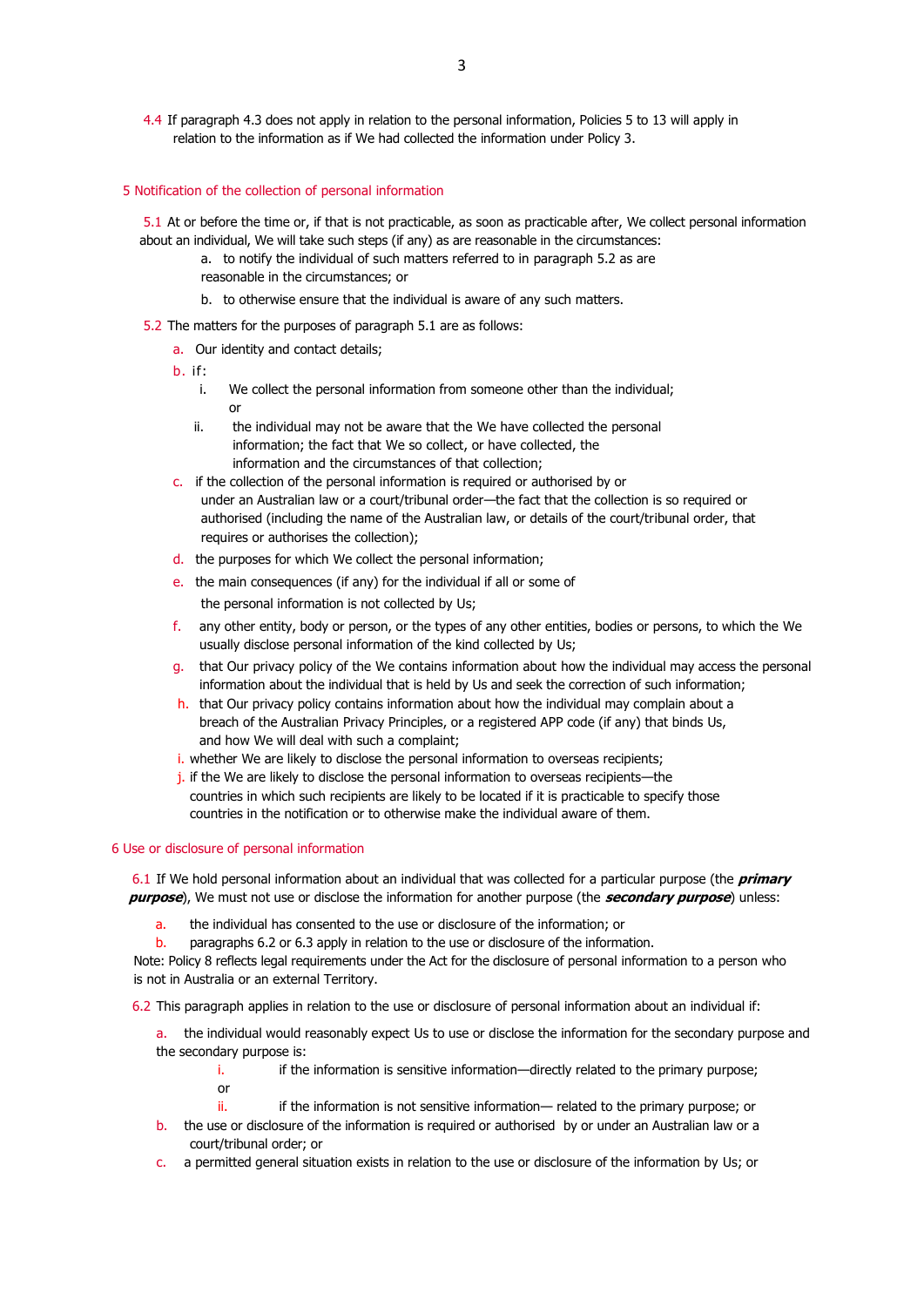- d. We are organisation and a permitted health situation exists in relation to the use or disclosure of the information by Us; or
- e. We reasonably believe that the use or disclosure of the information is reasonably necessary for one or more enforcement related activities conducted by, or on behalf of, an enforcement body.

## 6.4 If:

a. If We at any time are an organisation within the meaning of the Privacy Act; and

b. subsection 16B(2) of the Act applies in relation to the collection of personal information by Us; We must take such steps as are reasonable in the circumstances to ensure that the information is deidentified before We disclose it in accordance with paragraphs 6.1 or 6.2.

- 6.5 If We use or disclose personal information in accordance with paragraph 6.2(e), We will make a written note of the use or disclosure.
- 6.6 If We collect personal information from a related body corporate; this Policy 6 applies as if Our primary purpose for the collection of the information were the primary purpose for which the related body corporate collected the information.
- 6.7 This principle does not apply to the use or disclosure by Us, if we are an organisation within the meaning of the Privacy Act, of:
	- a. personal information for the purpose of direct marketing; or
	- b. government-related identifiers.

## 7 Direct marketing

- 7.1 If We hold personal information about an individual, We must not use or disclose the information for the purpose of direct marketing.
- 7.2 Despite paragraph 7.1, We may use or disclose personal information (other than sensitive information) about an individual for the purpose of direct marketing if:
	- a. We collected the information from the individual; and
	- b. the individual would reasonably expect the organisation to use or disclose the information for that purpose; and
	- c. We provide a simple means by which the individual may easily request not to receive direct marketing communications from Us; and
	- d. the individual has not made such a request to Us.
- 7.3 Despite paragraph 7.1, if We are an organisation within the meaning of the Act, We may use or disclose personal information (other than sensitive information) about an individual, for the purpose of direct marketing if:
	- a. We collected the information from:
		- i. the individual and the individual would not reasonably expect Us to use or disclose
		- the information for that purpose; or
		- ii. someone other than the individual; and
	- b. either:
		- i. the individual has consented to the use or disclosure of the information for that purpose; or
		- ii. it is impracticable to obtain that consent; and
	- c. We provide a simple means by which the individual may easily
		- request not to receive direct marketing communications from Us; and
	- d. in each direct marketing communication with the individual:
		- i. We will include a prominent statement that the individual may make
			- such a request; or
		- ii. We otherwise will draw the individual's attention to the fact that the individual may make such a request; and
	- e. the individual has not made such a request to Us.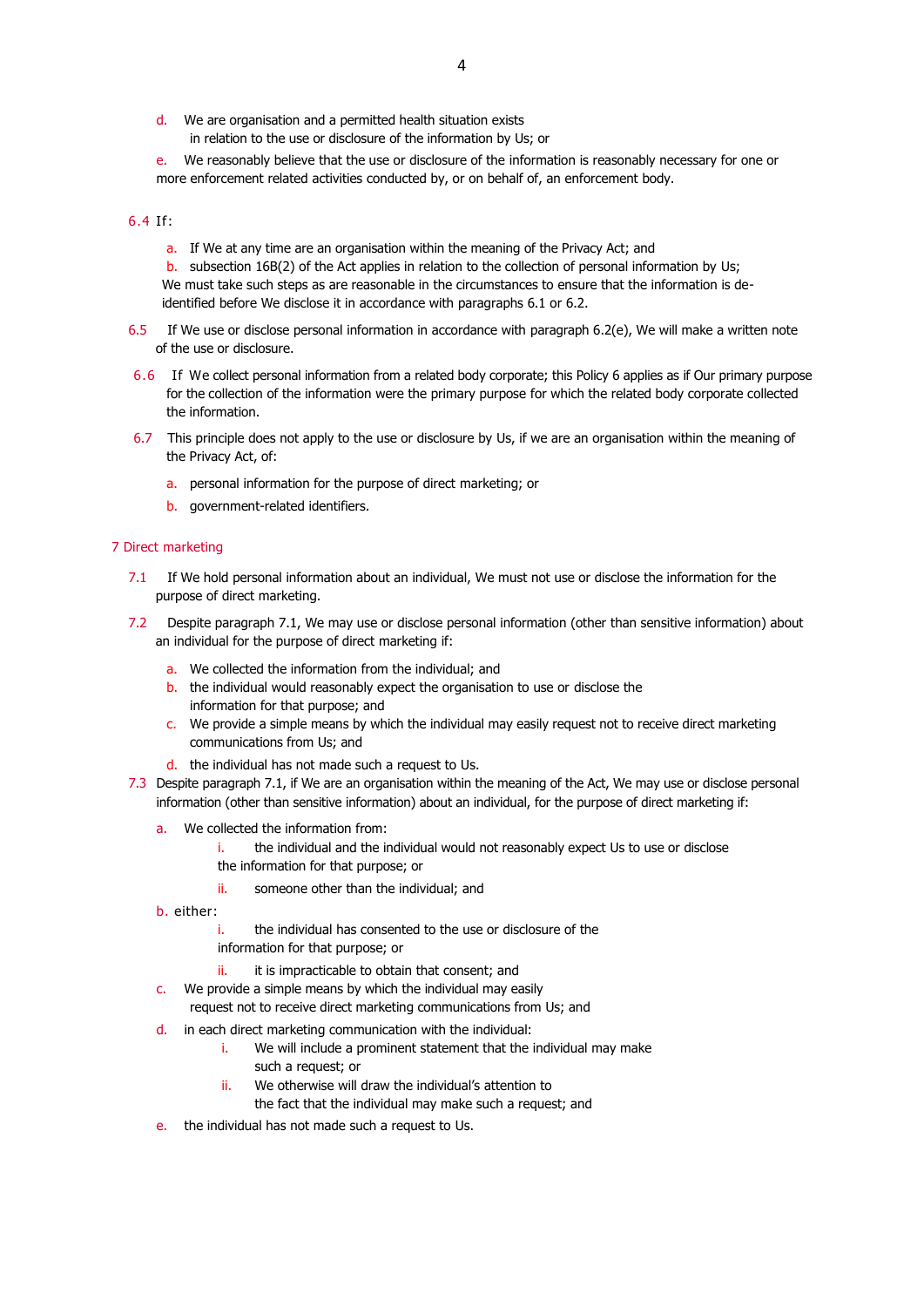- 7.4 Despite paragraph 7.1, if We are an organisation We may use or disclose sensitive information about an individual for the purpose of direct marketing if the individual has consented to the use or disclosure of the information for that purpose.
- 7.5 Despite paragraph 7.1, if We are an organisation within the meaning of the Act, We may use or disclose personal information for the purpose of direct marketing if We are a contracted service provider for a Commonwealth contract; and
	- a. We collected the information for the purpose of meeting (directly or indirectly) an obligation under the contract; and
	- b. the use or disclosure is necessary to meet (directly or indirectly) such an obligation.
- 7.6 If We are an organisation as within the meaning of the Act and We use or disclose personal information about an individual:
	- a. for the purpose of direct marketing by Us; or
	- b. for the purpose of facilitating direct marketing by other organisations; the individual may:
		- if paragraph (a) applies—request not to receive direct marketing communications from Us; and

ii. if paragraph (b) applies—request Us not to use or disclose the information for the purpose referred to in that paragraph; and

- c. request the Us to provide its source of the information.
- 7.7 If an individual makes a request under paragraph 7.6, We must not charge the individual for the making of, or giving effect to, the request and:
	- a. if the request is of a kind referred to in paragraphs 7.6(c) or  $(d)$  We must give effect to the request within a reasonable period after the request is made; and
	- b. if the request is of a kind referred to in paragraph  $7.6(e)$  We will, within a reasonable period after the request is made, notify the individual of its source unless it is impracticable or unreasonable to do so.
- 7.8 This Policy No.7 does not apply to the extent that any of the following apply:
	- a. the Do Not Call Register Act 2006;
	- b. the *Spam Act 2003*; and

c. any other Act of the Commonwealth, or a Norfolk Island enactment,

prescribed by the regulations made under the Privacy Act.

## 8 Cross-border disclosure of personal information

8.1 Before We disclose personal information about an individual to a person (the **overseas recipient**):

- a. who is not in Australia or an external Territory; and
- b. who is not Us or the individual;

We must take such steps as are reasonable in the circumstances to ensure that the overseas recipient does not breach the Australian Privacy Principles (other than Principle 1) in relation to the information.

Note: In certain circumstances, an act done, or a practice engaged in, by the overseas recipient is taken, under section 16C of the Privacy Act, to have been done, or engaged in, by Us and to be a breach of the Australian Privacy Principles.

- 8.2 Paragraph 8.1 does not apply to the disclosure of personal information about an individual by Us to the overseas recipient if:
	- a. We reasonably believe that:

i. the recipient of the information is subject to a law, or a binding scheme, that has the effect of protecting the information in a way that, overall, is at least substantially similar to the way in which the Australian Privacy Principles protect the information; and ii.there are mechanisms that the individual can access to take action to enforce that protection of the law or binding scheme; or

b. both of the following apply: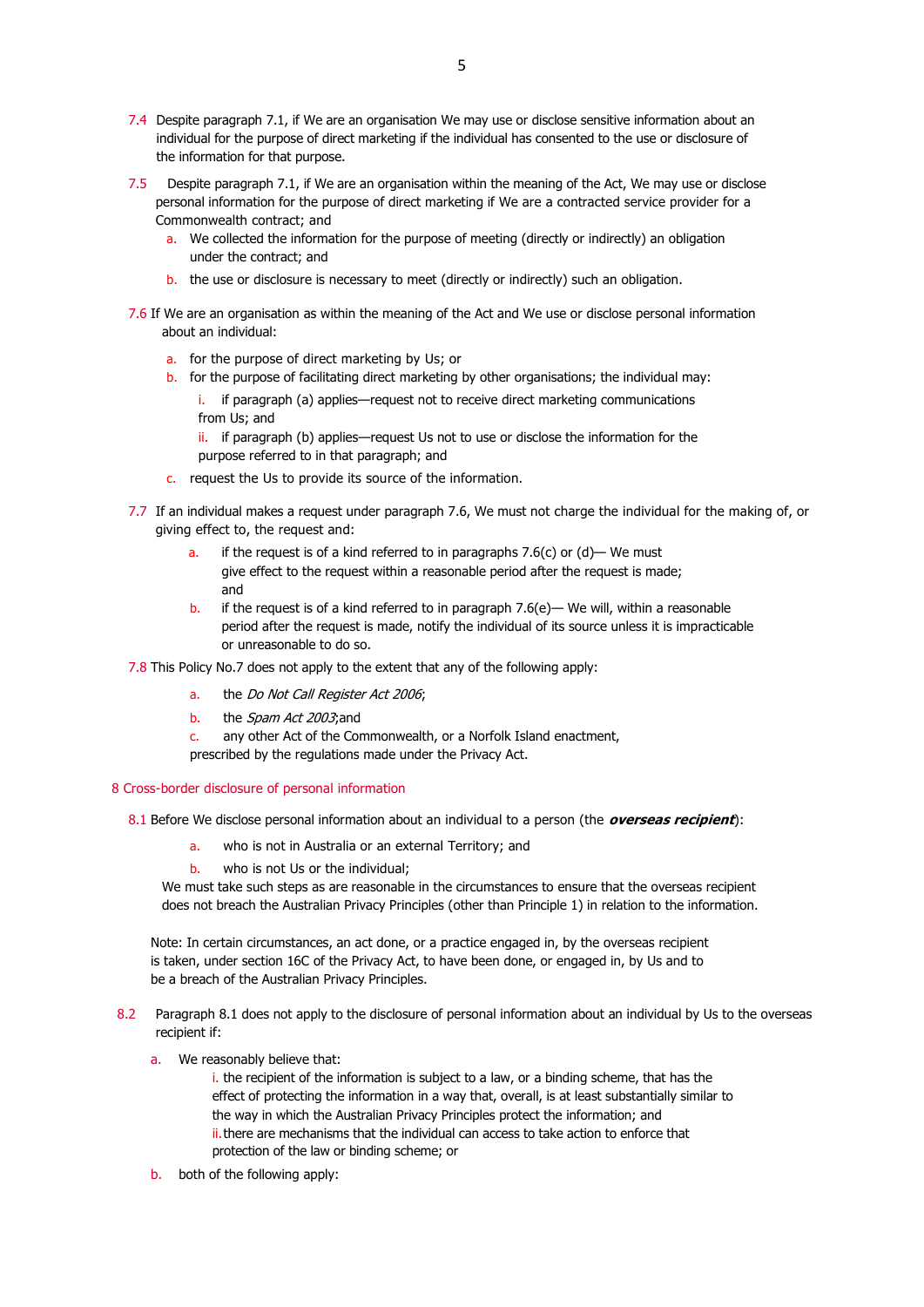i. We expressly inform the individual that if he or she consents to the disclosure of the information, paragraph 8.1 will not apply to the disclosure; and

- ii. after being so informed, the individual consents to the disclosure; or
- c. the disclosure of the information is required or authorised by or under an Australian law or a court/tribunal order; or
- d. a permitted general situation (other than the situation referred to in item 4 or 5 of the table in subsection 16A(1) of the Act) exists in relation to the disclosure of the information by Us, Note: For what is a "permitted general situation", see section 16A of the Privacy Act.
- 8.3 Please note that We may not necessarily be aware if an **online payment services provider** whom We use to provide a payment services portal on our website is sending information outside Australia for processing. That activity is undertaken by the payment services provider, not by Us, and is normally beyond Our control. In general, if the computer servers used by such a provider for processing payments are located outside Australia then the processing would probably be subject to the laws of the country where that processing is taking place. If You are concerned about the security of Your personal information disclosed to the payment services provider then You must take care to review their privacy policy before providing that data and completing your payment transaction.

#### 9 Adoption, use or disclosure of government-related identifiers

9.1 We will not adopt a government-related identifier of an individual, such as their Medicare number, as Our identifier of the individual unless that action is expressly authorised by law.

#### 10 Quality of personal information

- 10.1 We will take such steps (if any) as are reasonable in the circumstances to ensure that the personal information that We collect is accurate, up-to-date and complete.
- 10.2 We will take such steps (if any) as are reasonable in the circumstances to ensure that the personal information that We use or disclose is, having regard to the purpose of the use or disclosure, accurate, up-to-date, complete and relevant.

#### 11 Security of personal information

- 11.1 If We hold personal information, We will take such steps as are reasonable in the circumstances to protect the information:
	- a. from misuse, interference and loss; and
	- b. from unauthorised access, modification or disclosure.

#### 11.2 If:

- a. We hold personal information about an individual; and
- b. We no longer need the information for any purpose for which the information may be used or disclosed by Us under the Privacy Act; and
- c. the information is not contained in a Commonwealth record; and
- d. We are not required by or under an Australian law, or a court/tribunal order, to retain the information; We will take such steps as are reasonable in the circumstances to destroy the information or to ensure that the information is de-identified.

#### 12 Access to personal information

- 12.1 If We hold personal information about an individual, We must, on request by the individual, give the individual access to the information.
- 12.2 If We refuse:
	- a. to give access to the personal information; or
	- b. to give access in the manner requested by the individual;

We will take such steps (if any) as are reasonable in the circumstances to give access in a way that meets the needs of Us and the individual.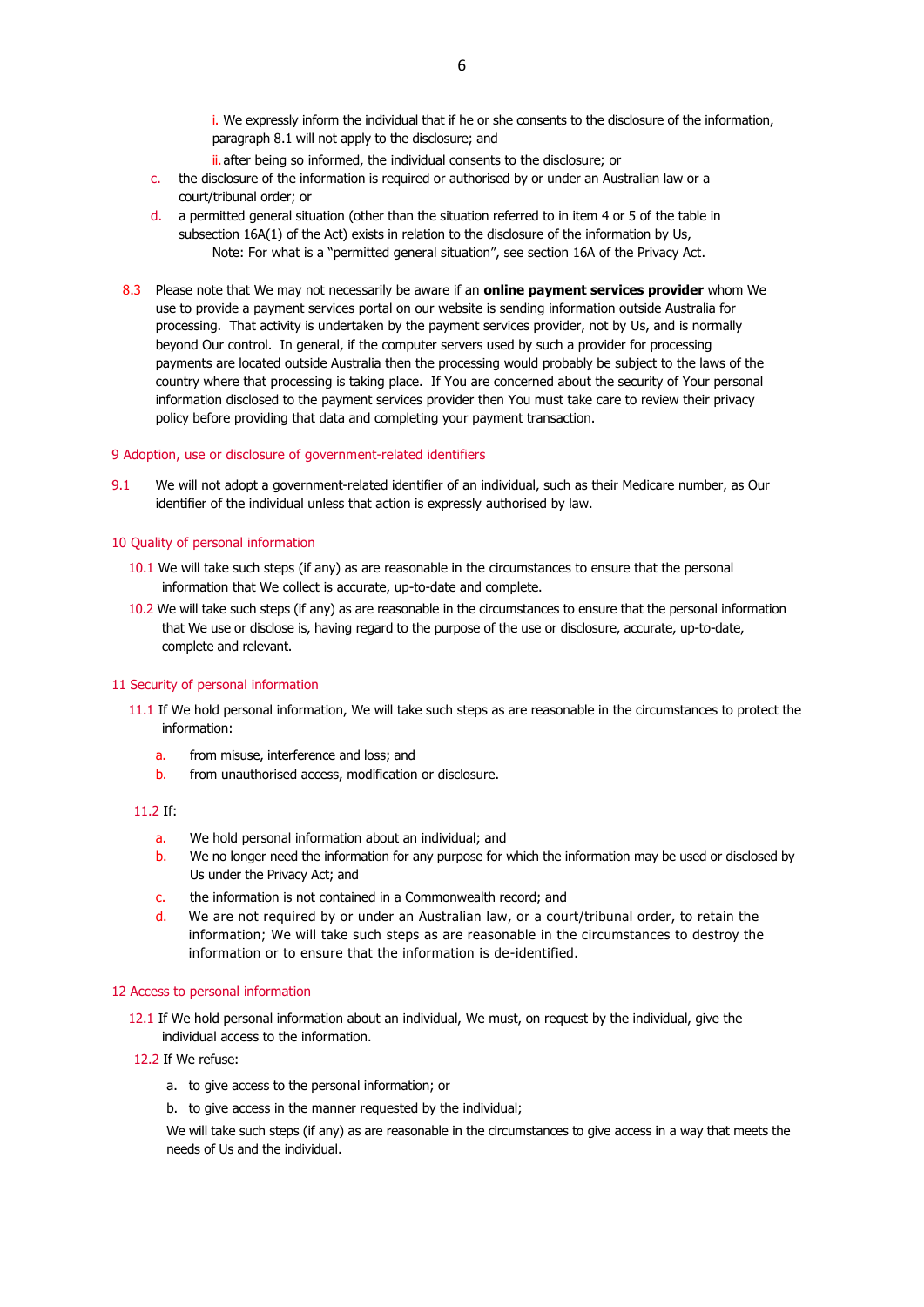- 12.3 Without limiting paragraph 12.1, access to personal information may be given through a mutually agreed intermediary.
- 12.4 If We charge an individual for access to their personal information; the charge will not be excessive and must not apply to the making of the request.
- 12.5 If We refuse to give access to personal information, or to give access in the manner requested by the individual, We must give the individual a written notice that sets out:
	- a. the reasons for the refusal (except to the extent that, having regard to the grounds for the refusal, it is not reasonably necessary to explain those reasons in any further detail); and
	- b. the mechanisms available to complain about the refusal; and
	- c. any other matter prescribed by the regulations made under the Act.
- 12.6 If We refuse to give access to personal information, the reasons for the refusal may include an explanation that the decision was based on grounds of commercial sensitivity, where the Privacy Act permits that to be a reason for refusal.

## 13 Correction of personal information

## 13.1 If:

- a. We hold personal information about an individual; and
- b. either:
	- i. We are satisfied that, having regard to a purpose for which the information is held, the information is inaccurate, out-of-date, incomplete, irrelevant or misleading; or
	- $ii.$  the individual requests Us to correct the information; We will take such steps (if any) as are reasonable in the circumstances to correct that information to ensure that, having regard to the purpose for which it is held, the information is accurate, up-to-date, complete, relevant and not misleading.

# 13.2 If:

- a. We correct personal information about an individual that We previously disclosed to another entity; and
- b. the individual requests Us to notify the other entity of the correction; We must take such steps (if any) as are reasonable in the circumstances to give that notification unless it is impracticable or unlawful to do so.
- 13.3 If We refuse to notify another entity of a correction of personal information as requested by an individual, We must give the individual a written notice that sets out:
	- a. the reasons for the refusal (except to the extent that, having regard to the grounds for the refusal, it is not reasonably necessary to explain those reasons in any further detail); and
	- b. the mechanisms available to complain about the refusal; and
	- c. any other matter prescribed by the regulations made under the Privacy Act.

## 13.4 If:

- a. We refuse to correct the personal information as requested by an individual; and
- b. the individual requests Us to associate with the information a statement that the information is inaccurate, out-of-date, incomplete, irrelevant or misleading; We must take such steps as are reasonable in the circumstances to associate the statement in such a way that will make the statement apparent to users of the information.

13.5 If a request is made as described in 13.1 or 13.4, We:

- a. must respond to the request within a reasonable period after the request is made; and
- b. must not charge the individual for making the request, for correcting the personal information or for associating a statement with the personal information (as the case may be).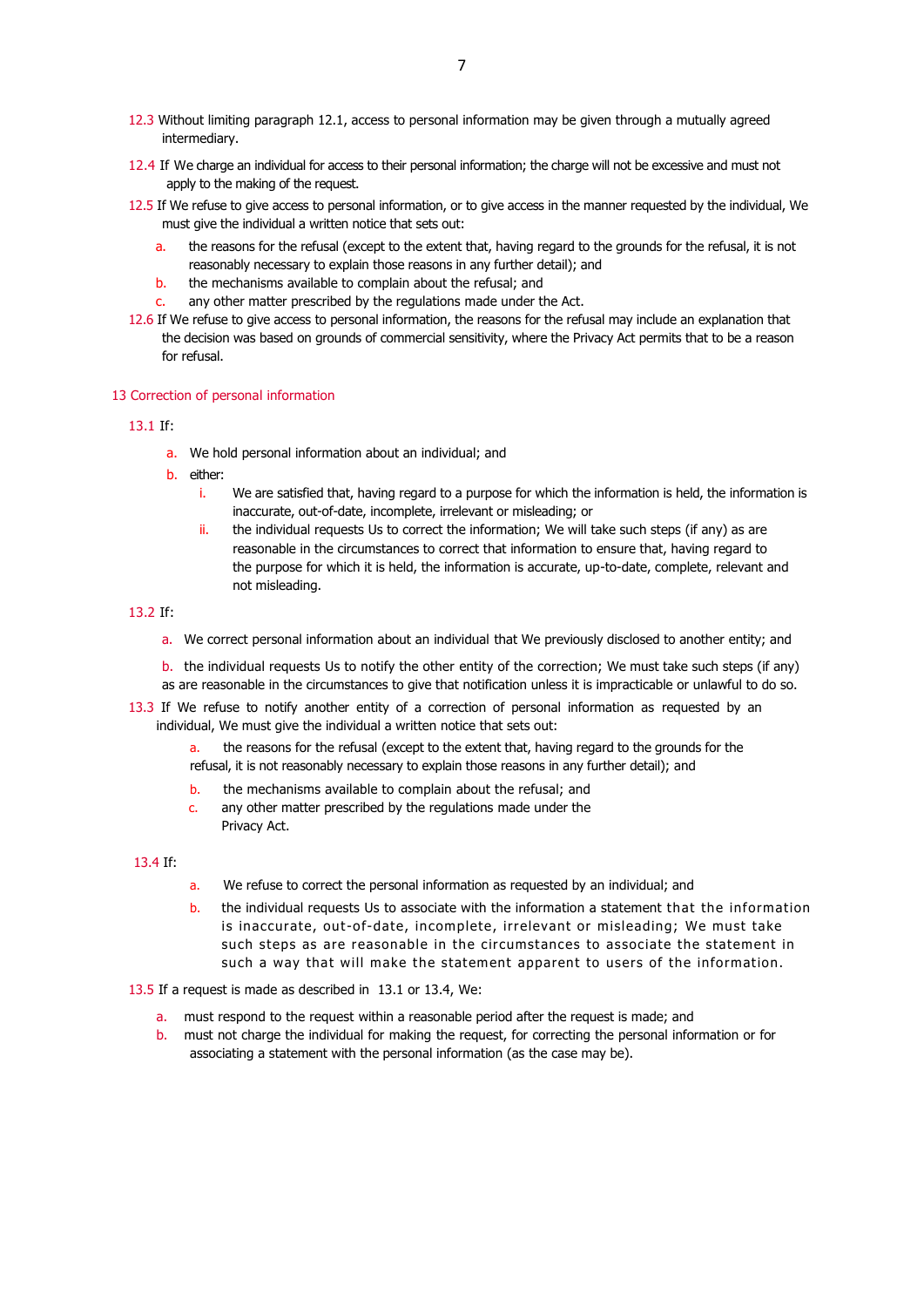#### Appendix -Definitions

#### In the Privacy Act, the following definitions apply:

## 1 Definition of personal information

**Personal information** means information or an opinion about an identified individual, or an individual who is reasonably identifiable:

- a. whether the information or opinion is true or not; and
- b. whether the information or opinion is recorded in a material form or not.

# 2 Definition of sensitive information

# **Sensitive information means:**

- a. information or an opinion about an individual's:
	- i. racial or ethnic origin; or
	- ii. political opinions; or
	- iii. membership of a political association; or
	- iv. religious beliefs or affiliations; or
	- v. philosophical beliefs; or
	- vi. membership of a professional or trade association; or
	- vii. membership of a trade union; or
	- viii. sexual orientation or practices; or
	- ix. criminal record;
	- that is also personal information; or
- b. health information about an individual; or
- c. genetic information about an individual that is not otherwise health information; or
- d. biometric information that is to be used for the purpose of automated biometric verification or biometric identification; or
- e. biometric templates.

## 3 Definition of "Organisation"

## **(1) Organisation** means:

- (a) an individual; or
- (b) a body corporate; or
- (c) a partnership; or
- (d) any other unincorporated association; or

(e) a trust;

that is not a small business operator, a registered political party, an agency, a State or Territory authority or a prescribed instrumentality of a State or Territory.

Note: Regulations may prescribe an instrumentality by reference to one or more classes of instrumentality. See subsection 13(3) of the Legislative Instruments Act 2003.

Example: Regulations may prescribe an instrumentality of a State or Territory that is an incorporated company, society or association and therefore not a State or Territory authority.